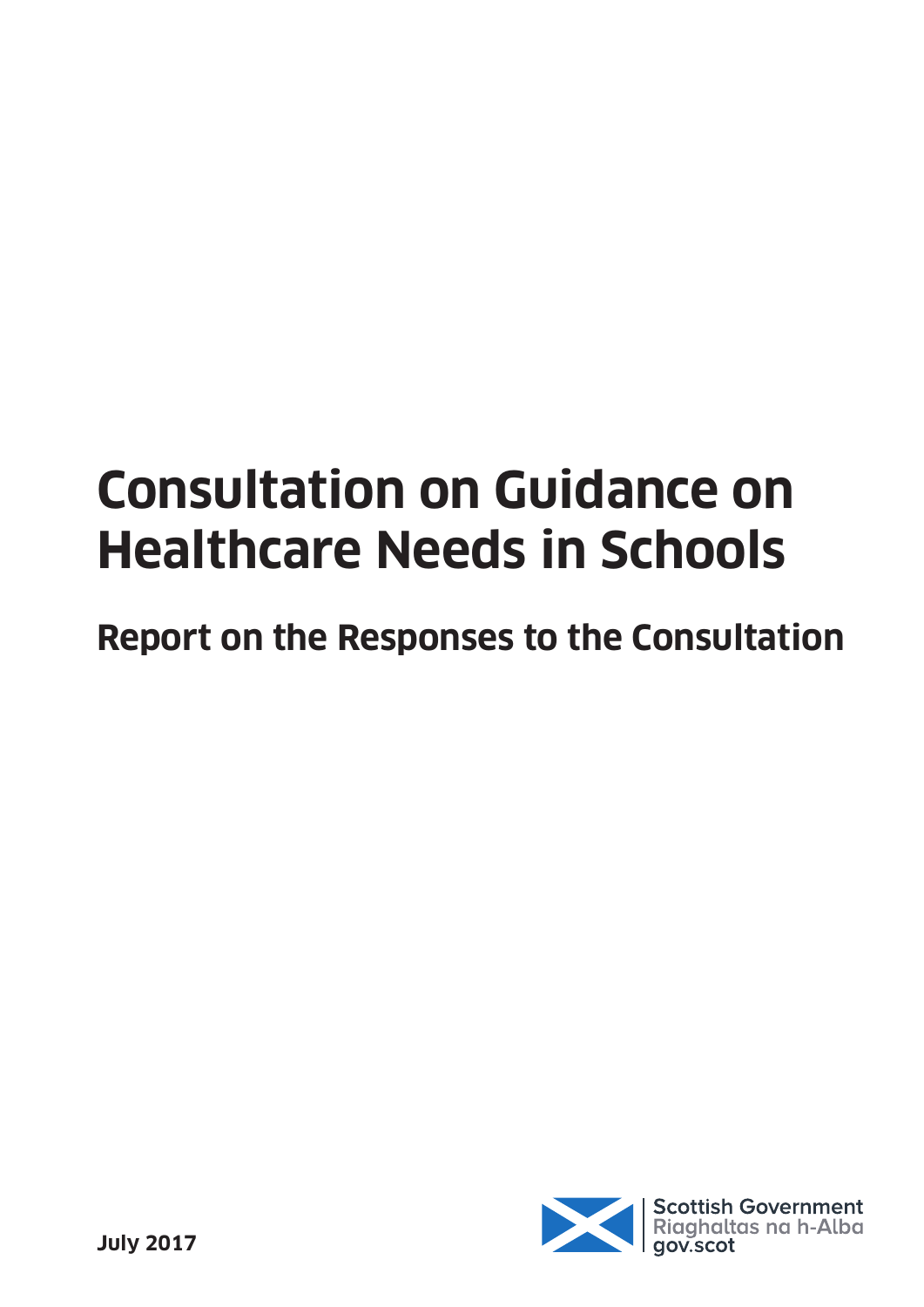### **Contents**

|                                                                                                                                                     | Page |
|-----------------------------------------------------------------------------------------------------------------------------------------------------|------|
| Background                                                                                                                                          | 3    |
| Overview of consultation responses                                                                                                                  | 3    |
| <b>Analysis of responses</b>                                                                                                                        |      |
| Introduction                                                                                                                                        | 4    |
| Chapter 1 - The legislative and policy context                                                                                                      | 5    |
| Chapter 2 - Rights and responsibilities                                                                                                             | 8    |
| Chapter 3 - NHS board and education authority<br>agreements and policies                                                                            | 9    |
| Chapter 4 - School Level Arrangements                                                                                                               | 10   |
| Chapter 5 - Circumstances where a school may need to<br>make special arrangements for supporting children and young people<br>with healthcare needs | 12   |
| Annexes A and B - Guidance on the use of emergency salbutamol<br>inhalers and other condition specific information                                  | 13   |
| Annexes C and D - Other relevant legislation, useful guidance<br>and useful organisations                                                           | 14   |
| Paracetamol (and the use of other non-prescription medicines<br>in schools)                                                                         | 14   |
| General views on the guidance                                                                                                                       | 16   |
| <b>Survey Satisfaction</b>                                                                                                                          | 19   |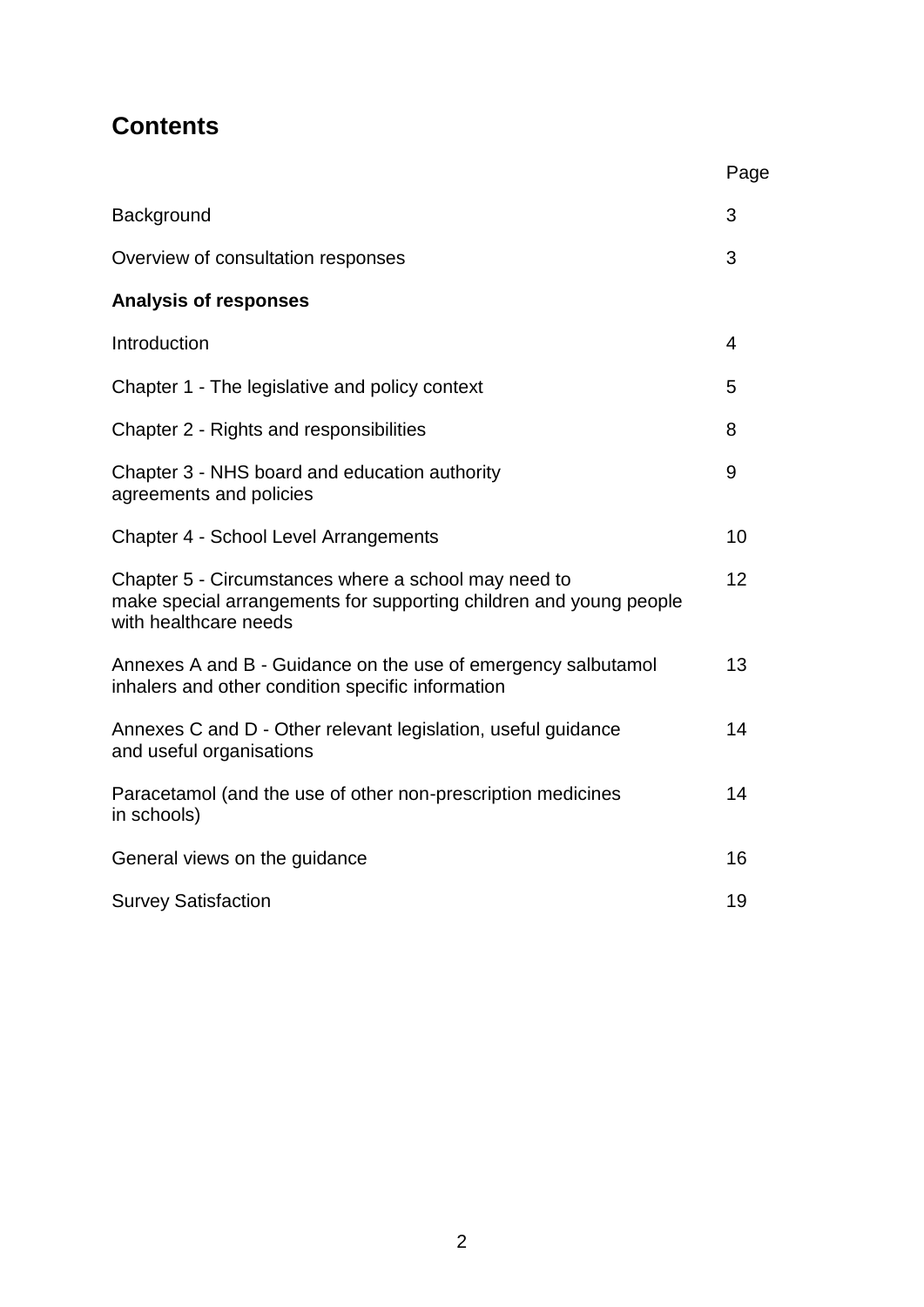#### **Background**

- 1. The Scottish Government opened a consultation<sup>1</sup> regarding the guidance on healthcare needs in schools on 20 January 2017. The purpose of this consultation is to seek views from both the public and interested stakeholders on the draft guidance prior to our publication of the final guidance. The draft guidance document has been developed in partnership with a range of key stakeholders including representatives from education and health services, specific healthcare organisations, and parents and carers.
- 2. This guidance will replace the guidance on Administration of Medicines in Schools<sup>2</sup> from 2001. While this guidance makes general references to legislation, it is not an authoritative statement of the law. Interpretation of the law is a matter for legal advisers and ultimately the courts. Readers may wish to take legal advice regarding any particular set of circumstances.
- 3. The guidance has been developed to inform local policy development between NHS boards, education authorities, schools and other partners in supporting children and young people with healthcare needs in schools. It is intended to act as a guide to the strategic and operational matters which should be considered as part of policy development. The guidance may also be of interest to children, young people and parents/carers.
- 4. The consultation questionnaire contained fifteen questions. All questions except for the last one, which was open-ended, sought a yes or no answer with additional text fields allowing respondents to provide reasons explaining their selection.

#### **Overview of consultation responses**

- 5. There were a total of 81 responses received for this consultation. 62 of those responses came from organisations, whilst the remaining 19 were submitted by individuals. Organisational responses were received from a wide range of stakeholders including NHS Boards, local authorities, independent schools, trade unions and several bodies representing educational and medical professionals.
- 6. 73 out of 81 respondents have given consent for their responses to be made public. These responses have been published on the Scottish Government's Consultation Hub and they can be viewed by accessing the following link: [https://consult.scotland.gov.uk/supporting-learners/guidance-on-healthcare](https://consult.scotland.gov.uk/supporting-learners/guidance-on-healthcare-needs-in-schools/consultation/published_select_respondent)[needs-in-schools/consultation/published\\_select\\_respondent.](https://consult.scotland.gov.uk/supporting-learners/guidance-on-healthcare-needs-in-schools/consultation/published_select_respondent)
- 7. All respondents were given the opportunity to submit their responses anonymously, or for their responses to be anonymised in reporting. Prior to publication, all responses were moderated to ensure no inappropriate language or information which could potentially identify individuals by name.
- 1 <https://consult.scotland.gov.uk/supporting-learners/guidance-on-healthcare-needs-in-schools/>

<sup>&</sup>lt;sup>2</sup> <http://www.gov.scot/Publications/2001/09/10006/File-1>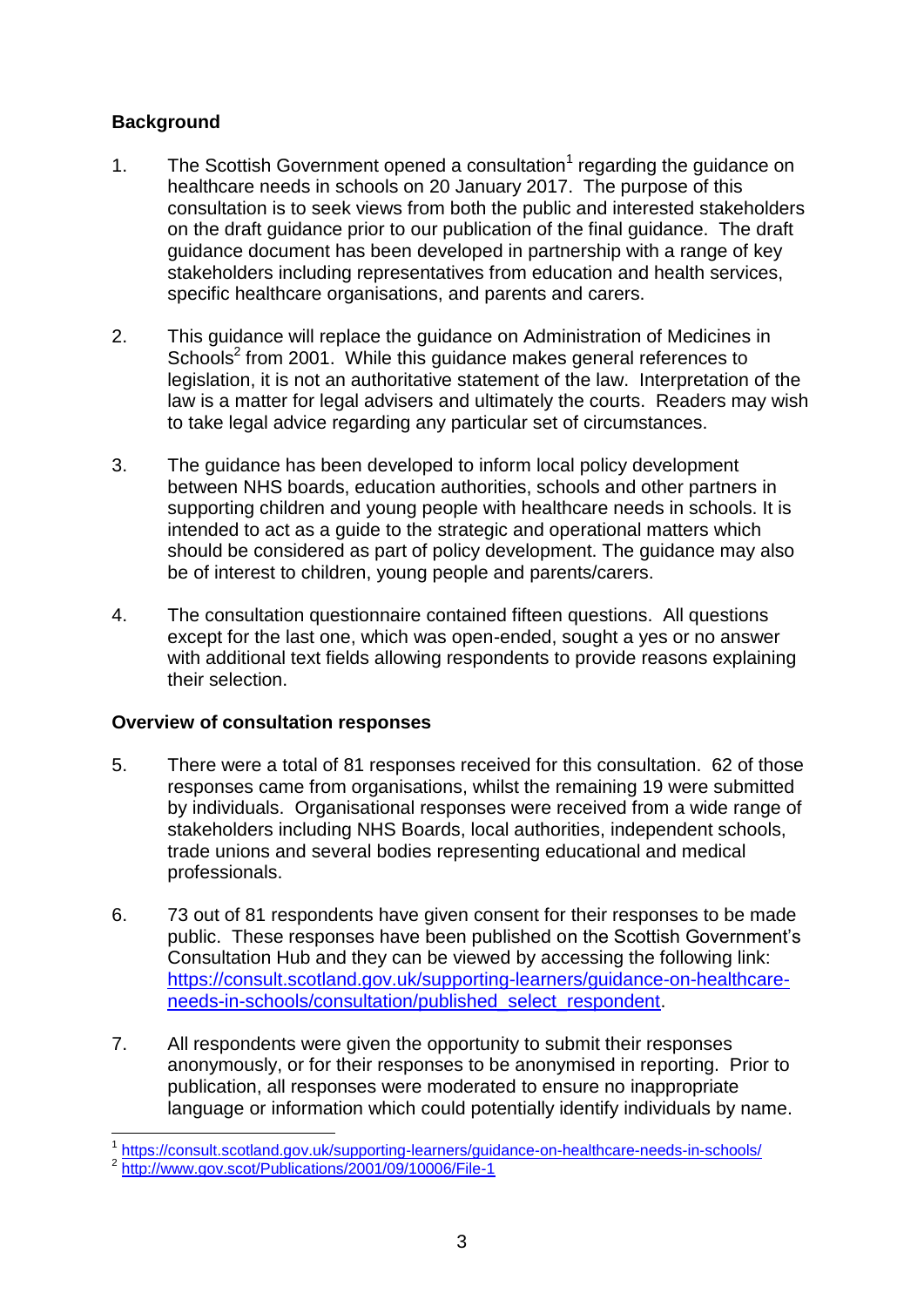#### **Analysis of responses**

#### **Introduction**

#### **Question 1: Is the information provided in the introduction clearly set out?**

| <b>Answer</b> | No. of respondents | % of all respondents* |
|---------------|--------------------|-----------------------|
| Yes           |                    |                       |
| No            |                    |                       |
| Don't Know    |                    |                       |
| No Answer     |                    |                       |
| <b>Total</b>  | 81                 | 100                   |

 $* =$  percentage totals may not always equal 100 due to rounding

- 8. A majority of respondents agreed the information provided in the introduction to the guidance was clearly set out. The majority of respondents who were satisfied with the documents clarity provided no further comment.
- 9. There were 26 respondents who did provide further comment. These comments included asking for a recognition that nursery and special schools should be included too as well as highlighting the importance of attaching equal importance to physical and mental health conditions, with one response specifically highlighting language and communication needs being the most common need experienced by schoolchildren.
- 10. Those respondents who felt the introduction should be amended highlighted a range of reasons supporting their view. General concerns included the style of language used, with a few respondents noting they felt the complex language was more suited to professionals and that it should be reviewed and potentially simplified, whilst other respondents noted that educational establishments other than state primary and secondary schools should also be highlighted.
- 11. More specific concerns included the infrequent references to children with disabilities throughout the document; that the guidance should make clearer there are legal obligations for public bodies to support children and young people with healthcare needs in schools, such as through the Education (Additional Support for Learning) (Scotland) Act 2004<sup>3</sup>, although one response highlighted lack of resources in schools as a potential barrier.
- 12. There were a number of responses where the same issues were raised in relation to several, or even many, of the chapters in the guidance document.
- 13. These points referred to the importance and recognising physical health conditions and mental health conditions equally, since positive mental wellbeing plays an important part in engaging with learning; specific reference to seeking more information for children with long-term conditions such as diabetes and asthma; the guidance should recognise children and young

 3 <http://www.legislation.gov.uk/asp/2004/4/contents>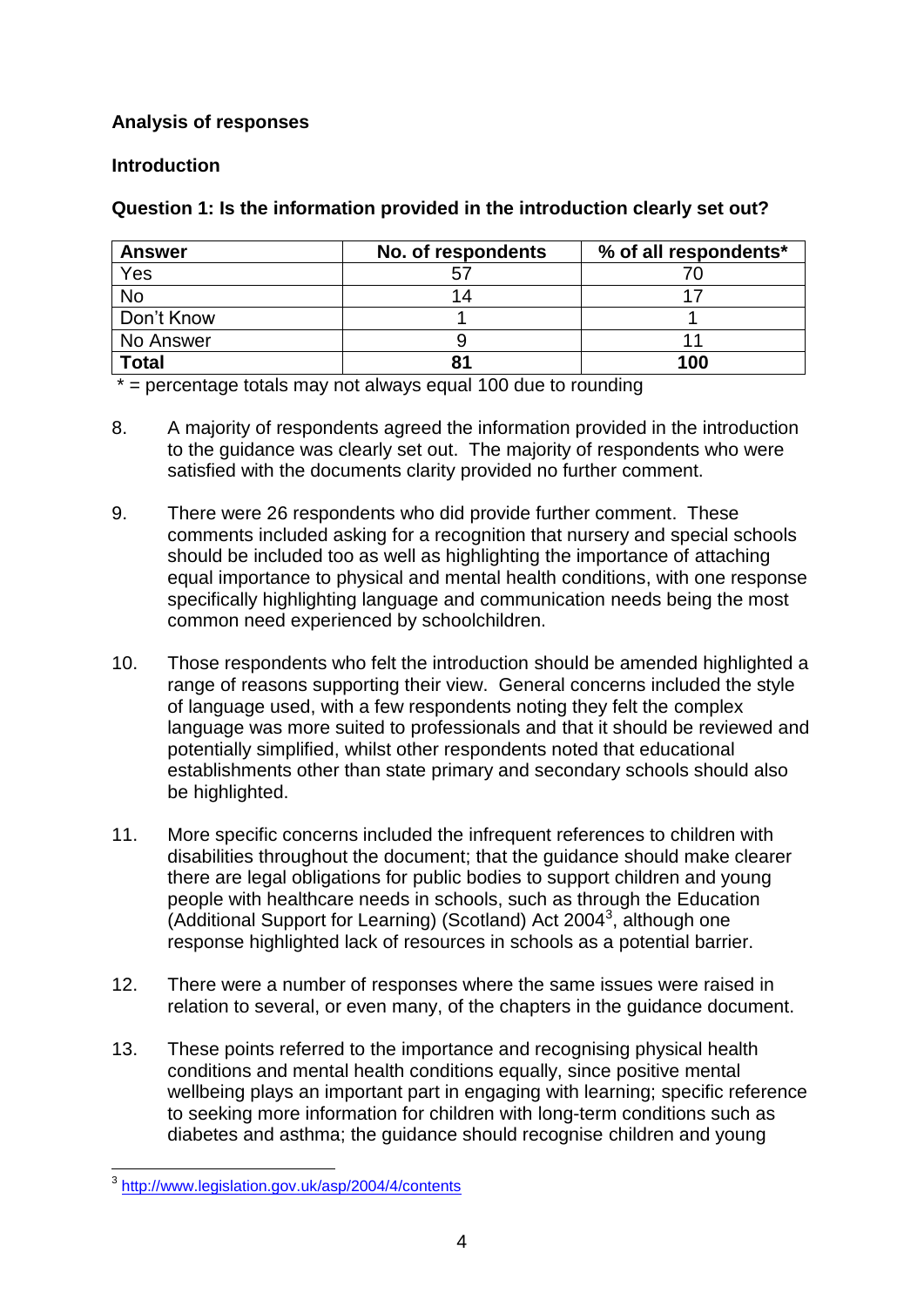people with palliative care needs; and the roles staff and health and educational professionals have in providing healthcare. There was also a sizeable number of responses asking about the role of the named person and what it involves and for consideration of the Equality Act 2010 $4$  in relation to the content of various chapters. These points have been referenced here so as not to appear repeatedly throughout this document.

14. On language used within the document, comments suggested providing clarification of what is meant by "reasonable adjustments", which is referred to throughout the guidance document, plus there is also several requests to consider making the language in the document more user-friendly. There was also various suggestions to consider the use of words such as "may" and "should", it is suggested the document is reviewed on this point to consider if the context of these words is correct in light of whether there is a statutory requirement involved. Other simplifications suggested including an Executive Summary at the start and a summary table setting out agencies' duties and responsibilities under the various pieces of legislation referred to in the guidance.

| <b>Answer</b> | No. of respondents | % of all respondents |
|---------------|--------------------|----------------------|
| Yes           |                    | 51                   |
| <b>No</b>     |                    | 33                   |
| Don't Know    |                    |                      |
| No answer     |                    |                      |
| <b>Total</b>  |                    | 100                  |

#### **Chapter 1 - The legislative and policy context**

#### **Question 2: Are there any areas missing, requiring strengthening, or which are not required?**

- 15. A small majority felt there were areas where this chapter could be amended, whilst one-third of respondents felt no further change was required. Of those saying no further change was required, there were very few comments with only one of those referring to paragraph 27 concerning named person reference.
- 16. There were 42 responses which felt amendments should be made there were further points made regarding paragraph 27 and its references to named person. Responses highlighting this felt schools should work closely with external bodies to manage and address long-term health conditions and that children with long-term conditions should have individual healthcare plans.
- 17. Responses from professional bodies noted the target audience of the guidance should be considered. Two responses noted, whilst the document was intended for use at strategic level, the responsibilities of school nursing teams and health and education professionals should be more strongly

<sup>-&</sup>lt;br><sup>4</sup> <http://www.legislation.gov.uk/ukpga/2010/15/contents>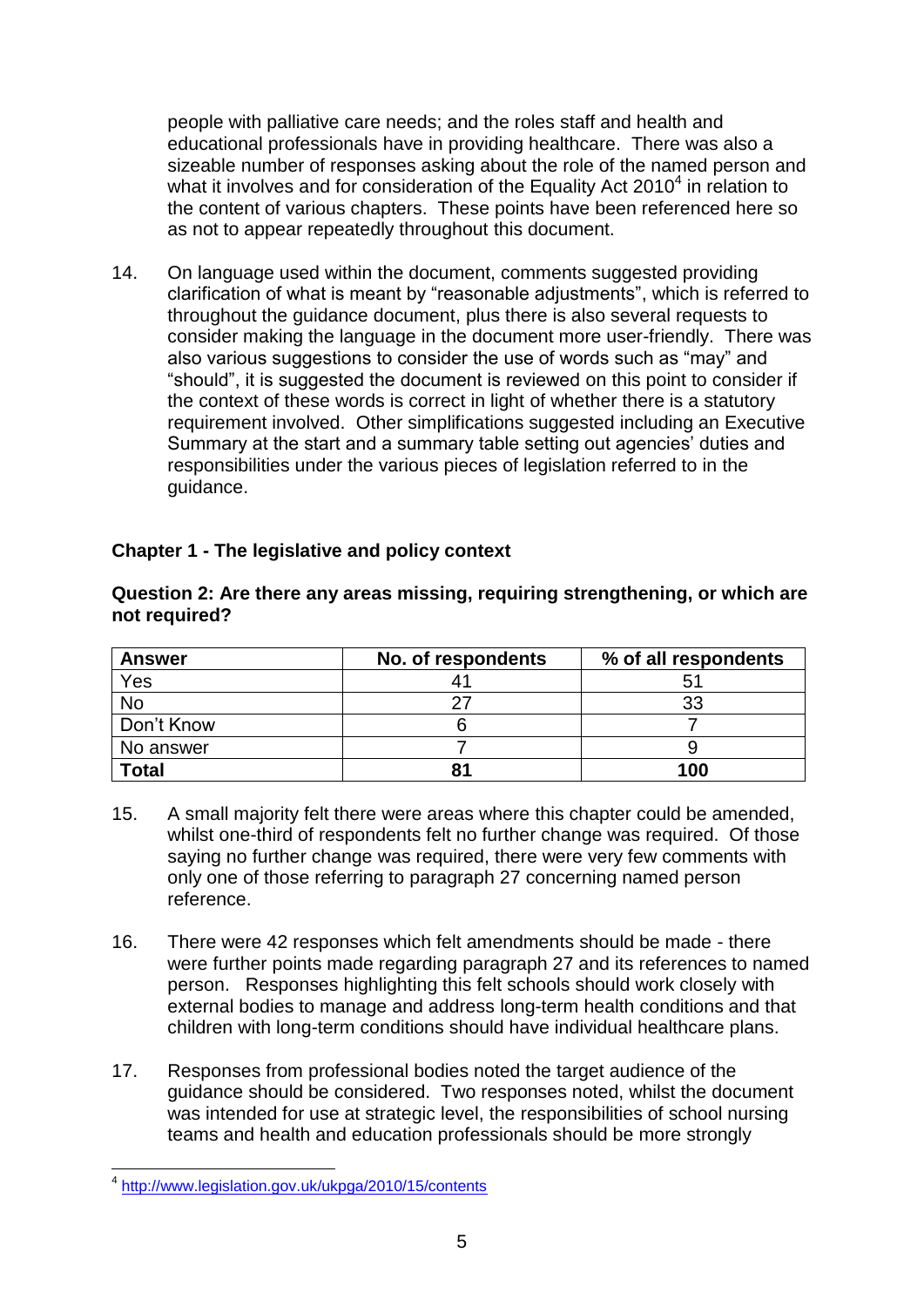articulated. Other responses raised points concerning parents and guardianship, these included the guidance referencing the Scottish Schools (Parental Involvement) Act 2006<sup>5</sup>; guardianship in respect of young people over 16 with additional support needs, regarding who can make decisions on their behalf in cases where the young person themselves do not have capacity to do so.

18. The final notable theme from those providing response to this question covered staff training. Those responses stated the school should be responsible for sourcing appropriate staff training, rather than individual staff members; training be provided on mental health disorders; and the guidance should clarify which school staff are responsible for providing healthcare. Other responses, outwith the themes already covered, included guidance on the administration of medicines; a mention about independent schools which have nurses on during the day; and reference to Getting it Right for Every  $Child<sup>6</sup>$ .

| <b>Answer</b> | No. of respondents | % of all respondents |
|---------------|--------------------|----------------------|
| Yes           |                    | 46                   |
| No            |                    | 33                   |
| Don't Know    |                    | 1 በ                  |
| No Answer     |                    |                      |
| <b>Total</b>  | 81                 | 100                  |

#### **Question 3: Does this chapter provide sufficient reference to the relevant policy and legislative provisions?**

- 19. The views in respect of this question were more mixed. Whilst many respondents agreed the chapter did provide sufficient reference to the relevant policy and legislative provisions, a sizeable minority of respondents did not share this view.
- 20. There were 35 responses providing comment to suggest amendments. Generic comments noted the wide range of legislation involved and those legislative Acts with the most prominence should be signposted within this chapter. There was also support for an Executive Summary at the start of the guidance which would be a 'one stop shop' highlighting the most relevant pieces of legislation, whilst another response preferred the legislation to be categorised by subject rather than the proposed chronological order in the current document. Some respondents suggested referencing relevant publications such as 'Ready to Act'<sup>7</sup> with regards to children and young people requiring support from allied health professionals.
- 21. Some comments made specific references to legislation including raising awareness about the General Data Protection Regulation, which will change current data protection laws in 2018. The Care Inspectorate felt it appropriate

 5 <http://www.legislation.gov.uk/asp/2006/8/contents>

<sup>6</sup> <http://www.gov.scot/Topics/People/Young-People/gettingitright> 7 <http://www.gov.scot/Publications/2016/01/1324/0>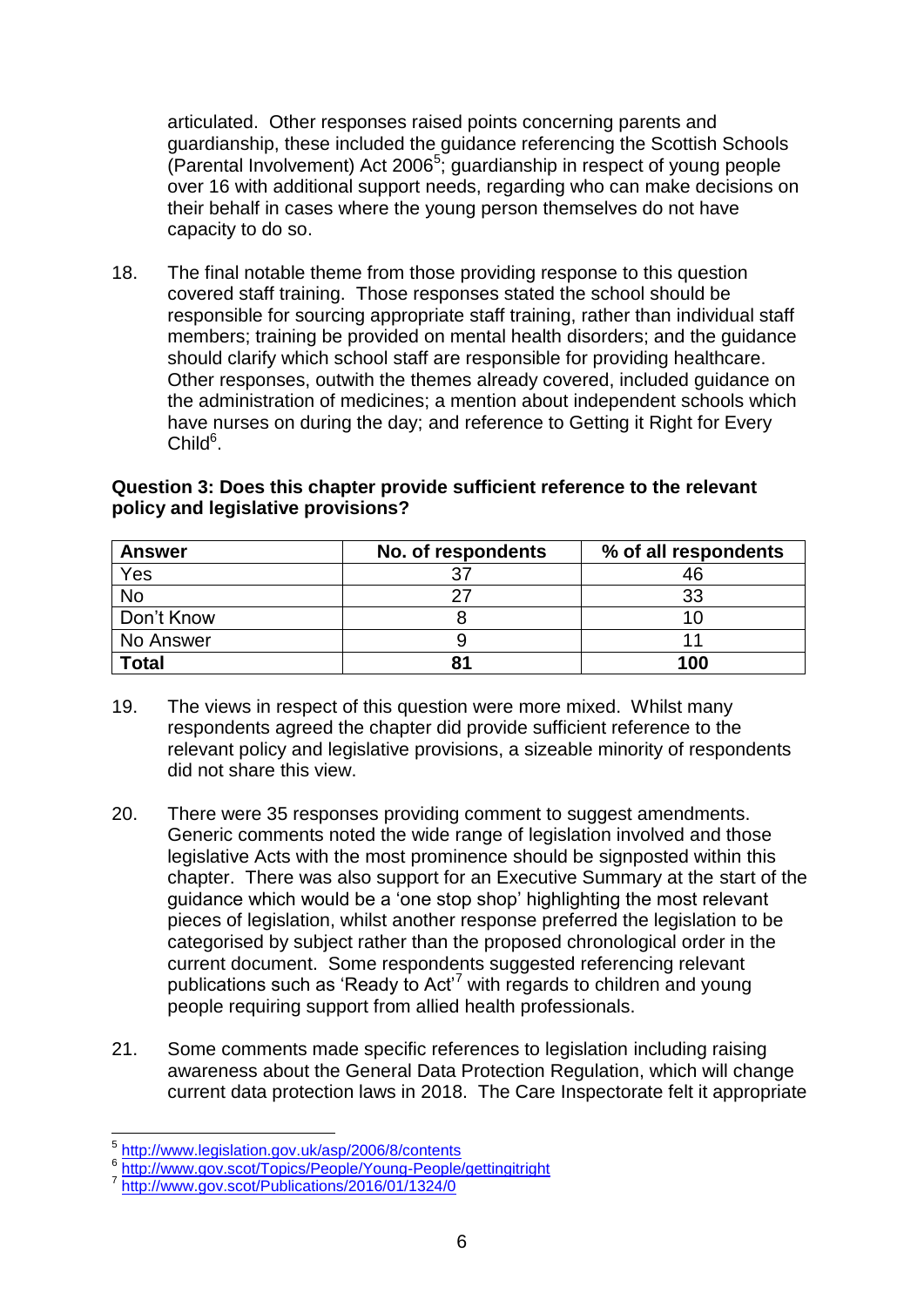that the guidance highlights legislation applicable to those services regulated by them. The issue of drugs was also raised, stating the guidance should consider the role schools have a role to play in preventing substance misuse, and how they could tackle situations involving controlled drugs or psychoactive substances, therefore the guidance should reference the Misuse of Drugs Act 1971 $^8$  and Psychoactive Substances Act 2016 $^9$ . In the case of health conditions, further references asked for consideration of the effect on mental health and wellbeing and its impact on ability to engage with learning.

22. Some comments suggested changes to specific sections of this guidance. There was a desire to see reference to the public sector equality and diversity week in paragraph 13; SHANNARI wellbeing indicators<sup>10</sup> between paragraphs 23 and 27; and, in paragraph 36, noting the role of the Child Health Commissioner is to provide strategic leadership. Finally, one comment asked the for all links to be up to date ahead of formal publication of the guidance.

**Question 4: Does the information provided under each heading in this section adequately explain how the legislation or policy applies in relation to provision of healthcare or administration of medicines in schools?**

| <b>Answer</b> | No. of responses | % of all respondents |
|---------------|------------------|----------------------|
| Yes           | 45               | 55                   |
| <b>No</b>     | 16               | 20                   |
| Don't Know    |                  | 10                   |
| No Answer     | 10               | 15                   |
| <b>Total</b>  | o٠               | 100                  |

- 23. Just over half of all respondents agreed with the question, with the remaining respondents split fairly evenly between disagreeing and don't know/no answer. 27 responses answered the question on whether amendments should be made.
- 24. Specific comments to this question included reference Article 12 of the United Nations Convention on the Rights of the Child $11$  - the right to have views heard and taken into consideration. In paragraph 10, make clear 'pupils with a disability' are defined in the Equality Act 2010. Paragraph 5, in relation to Age of Legal Capacity (Scotland) Act 1991<sup>12</sup>, this paragraph should be reviewed to incorporate all healthcare practitioners who have authority under this legislation otherwise it could restrict access to treatment.
- 25. Also, in a legislative context, several responses noted the Human Medicines (Amendment) (No. 2) Regulations 2014<sup>13</sup> regarding school having powers to buy inhalers for children diagnosed with asthma, and prescribed an inhaler.

 8 <http://www.legislation.gov.uk/ukpga/1971/38/contents>

<sup>9</sup> <http://www.legislation.gov.uk/ukpga/2016/2/contents/enacted>

<sup>10</sup> http://www.iegislandri.gov.uiv.ui.p.gov.ex.com/com/scot/Topics/People/Young-People/gettingitright/wellbeing

<sup>11</sup> [https://downloads.unicef.org.uk/wp-content/uploads/2010/05/UNCRC\\_summary-](https://downloads.unicef.org.uk/wp-content/uploads/2010/05/UNCRC_summary-1.pdf?_ga=2.205145936.1567591479.1498820387-1177587709.1498493956)

[<sup>1.</sup>pdf?\\_ga=2.205145936.1567591479.1498820387-1177587709.1498493956](https://downloads.unicef.org.uk/wp-content/uploads/2010/05/UNCRC_summary-1.pdf?_ga=2.205145936.1567591479.1498820387-1177587709.1498493956)

<http://www.legislation.gov.uk/ukpga/1991/50/contents>

<sup>13</sup> <http://www.legislation.gov.uk/uksi/2014/1878/contents/made>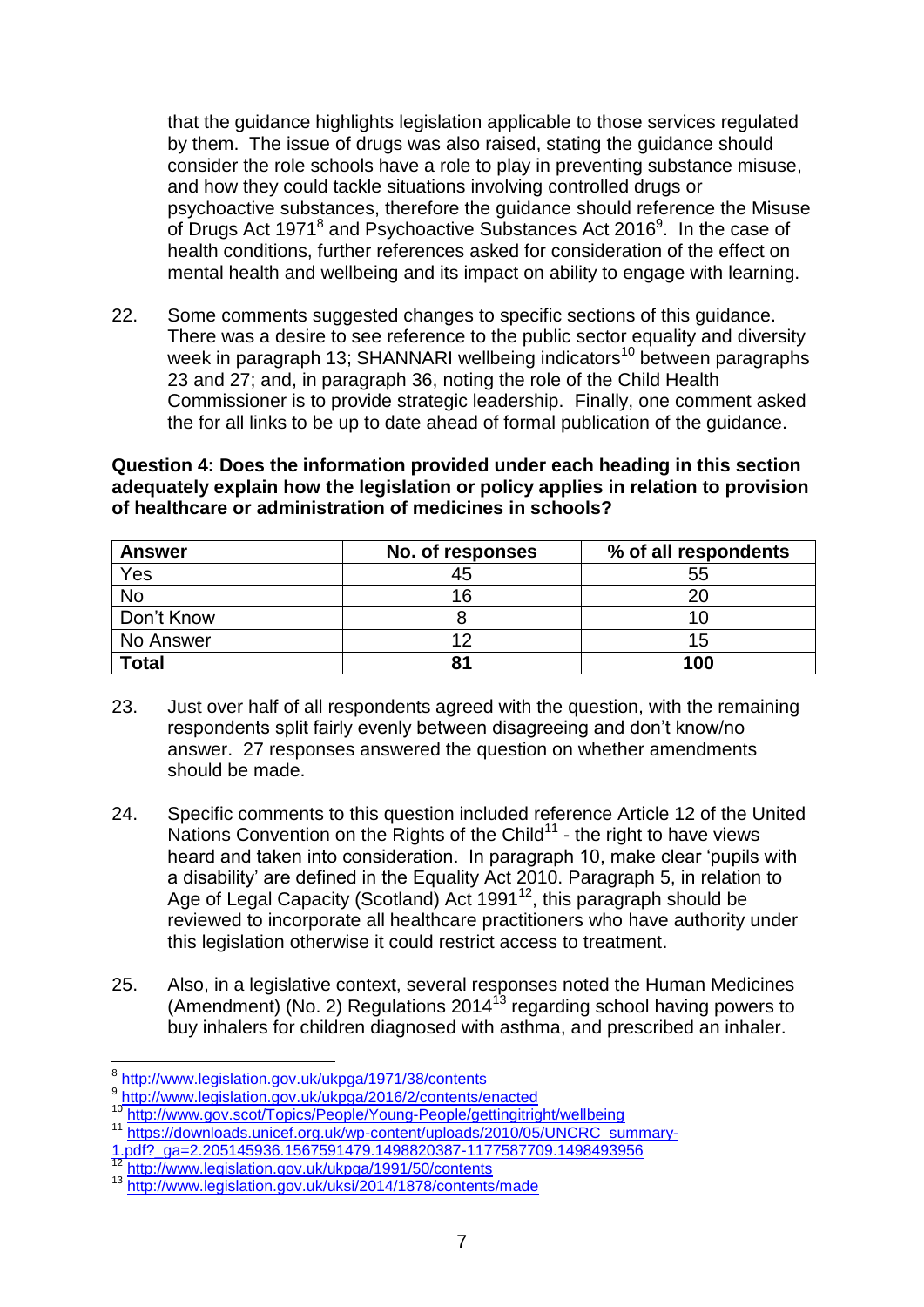Those comments say it should be clarified that the provision of emergency medication is the responsibility of the parent/carer rather than the school.

26. On providing clarity, responses suggested the guidance make clear the legal definition of 'disability' can include long-term conditions, such as epilepsy; the implementation of care plans for individual children should be mandatory and reviewed annually; the impact of resources within schools due to reduced numbers of school nurses and health visitors and recognition of the needs parents of children with multiple and/or profound learning disabilities, highlighting PAMIS model of having parents participate in the facilitation of training due to their knowledge of their children's needs.

#### **Chapter 2 - Rights and responsibilities**

| Question 5: Are there any areas missing, requiring strengthening, or which are |  |
|--------------------------------------------------------------------------------|--|
| not required and could be removed?                                             |  |

| <b>Answer</b> | No. of respondents | % of all respondents |
|---------------|--------------------|----------------------|
| Yes           | 53                 | 65                   |
| No            | 13                 | 16                   |
| Don't Know    |                    |                      |
| No Answer     | ィつ                 | 15                   |
| <b>Total</b>  | 81                 | 100                  |

- 27. A majority of respondents felt that amendments could be made to this chapter. Of those respondents who didn't think amendments were necessary, none provided any additional comments although there were 58 responses providing suggested amendments.
- 28. There were several references to specific paragraphs in Chapter 2. Paragraph 37 should include references to the role of pharmacists as the point of contact for medication queries and questions over use of the word "may" in the first sentence and paragraph 38 should specify the responsibilities and accountabilities of each agency. Another response also noted the absence of a reference school nurses. Paragraph 39, clarification about whose responsibility it is to monitor partnership working effectiveness. Paragraph 40, whether Education Authorities have a duty to liaise with healthcare teams Paragraph 42 and the reference to the role of named person in relation to the Children and Young People (Scotland) Act 2014<sup>14</sup>. Paragraph 51, clarify who is main contact point and paragraph 64 should allow flexibility for cases where children require regular medication and clarify the role the head teacher has in duty of care for children when medicines are administered.
- 29. Responses in respect of specific health conditions, highlighted obesity and supporting diabetics. Healthcare in the pre-school setting was also highlighted, including the rights and responsibilities regarding children in early years settings and who pre-school providers engage with when they don't

<sup>1</sup> <sup>14</sup> <http://www.legislation.gov.uk/asp/2014/8/contents>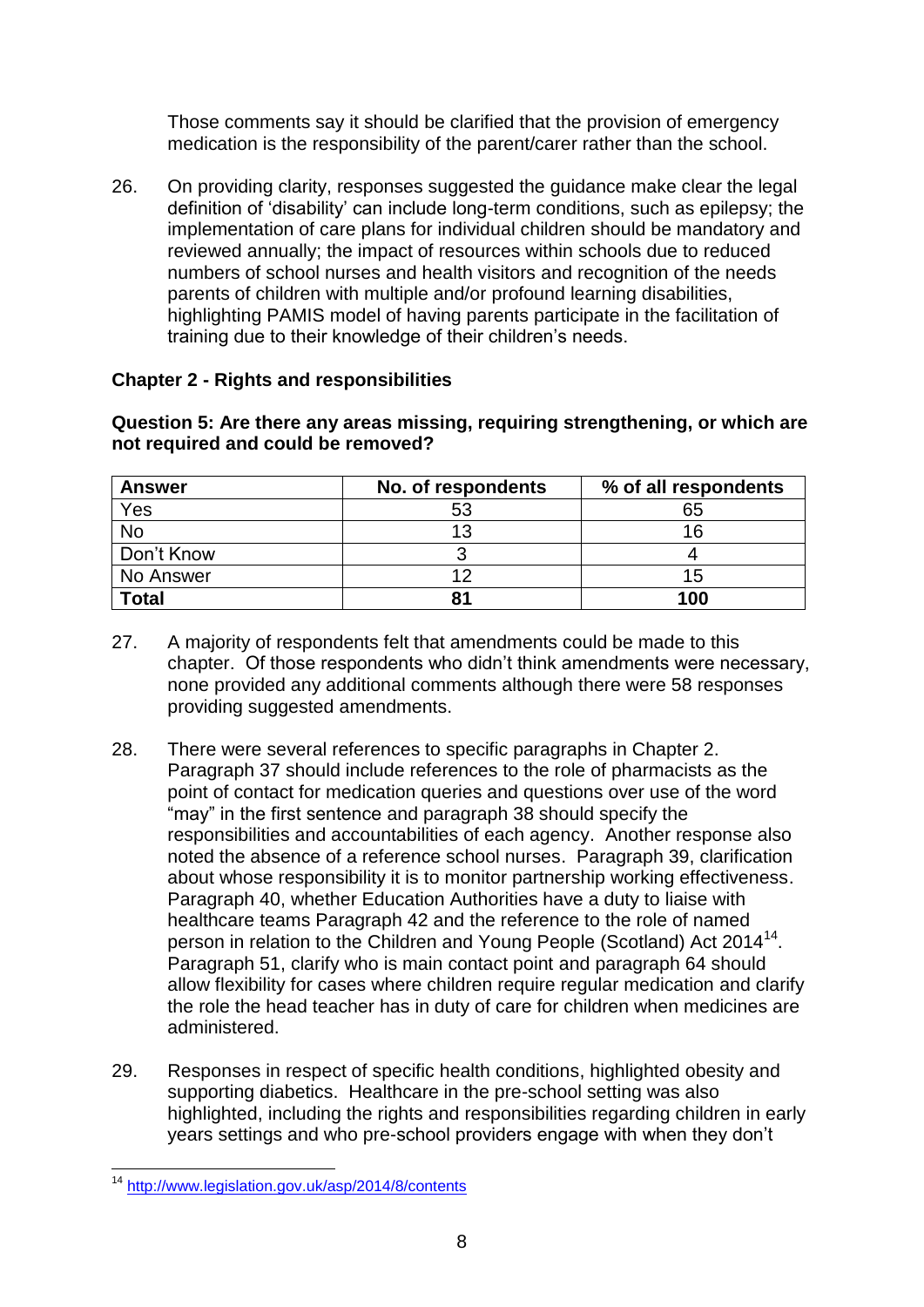have a school health team. In the case of school health teams, some responses felt the term was ambiguous and further definition is required whilst another response stated the legal duties of education authorities and schools should be referenced, including the Education (Additional Support for Learning) (Scotland) Act 2004 and the Equality Act 2010.

- 30. In the case of school staff, parents asked about guidance for what happens when best practice is not followed; what happens in larger schools if children are not getting the help they need; and what schools can do where a parent does not provide information, or provides incorrect information. When this happens, the responses ask if the guidance could state whether the school can approach health professionals for the correct information themselves.
- 31. The final main theme in respect of comments about this chapter refers to the roles and responsibilities of parents. In paragraph 57, one response noted it should be strengthened. Although registering a child with a GP is not compulsory, guidance exists to say that recommend adults do register their child. These included the disclosure of health conditions perceived as "stigmatised", such as HIV, where only 11% of families had informed schools due to concerns about confidentiality. Other issues raised include making more explicit the responsibility of parents to ensure medication is within its expiry date and a clearer explanation of the importance of co-operation between parents, schools and the NHS including points of contact where parents have questions healthcare.

#### **Chapter 3 - NHS board and education authority agreements and policies**

| <b>Answer</b> | No. of respondents | % of all respondents |
|---------------|--------------------|----------------------|
| Yes           | 54                 |                      |
| <b>No</b>     | ィつ                 | 15                   |
| Don't Know    |                    |                      |
| No Answer     |                    | 10                   |
| <b>Total</b>  | 81                 | 100                  |

**Question 6: Are there any areas missing, requiring strengthening, or which are not required and could be removed?**

- 32. A sizeable majority of respondents felt that amendments could be made to this chapter. Of those respondents who didn't think amendments were necessary, only one provided a comment by saying that it is very helpful to see that a data sharing agreement is advised. There were a further 57 responses over and above this one providing suggested amendments.
- 33. Although one respondent did not provide a yes/no answer, they welcomed the guidance referencing consulting with children, young people and their parents when developing local strategic joint agreements. However, the stakeholder asked the need to consult with children and young people be made explicit since this recognises their right to a say in decisions which impact on them.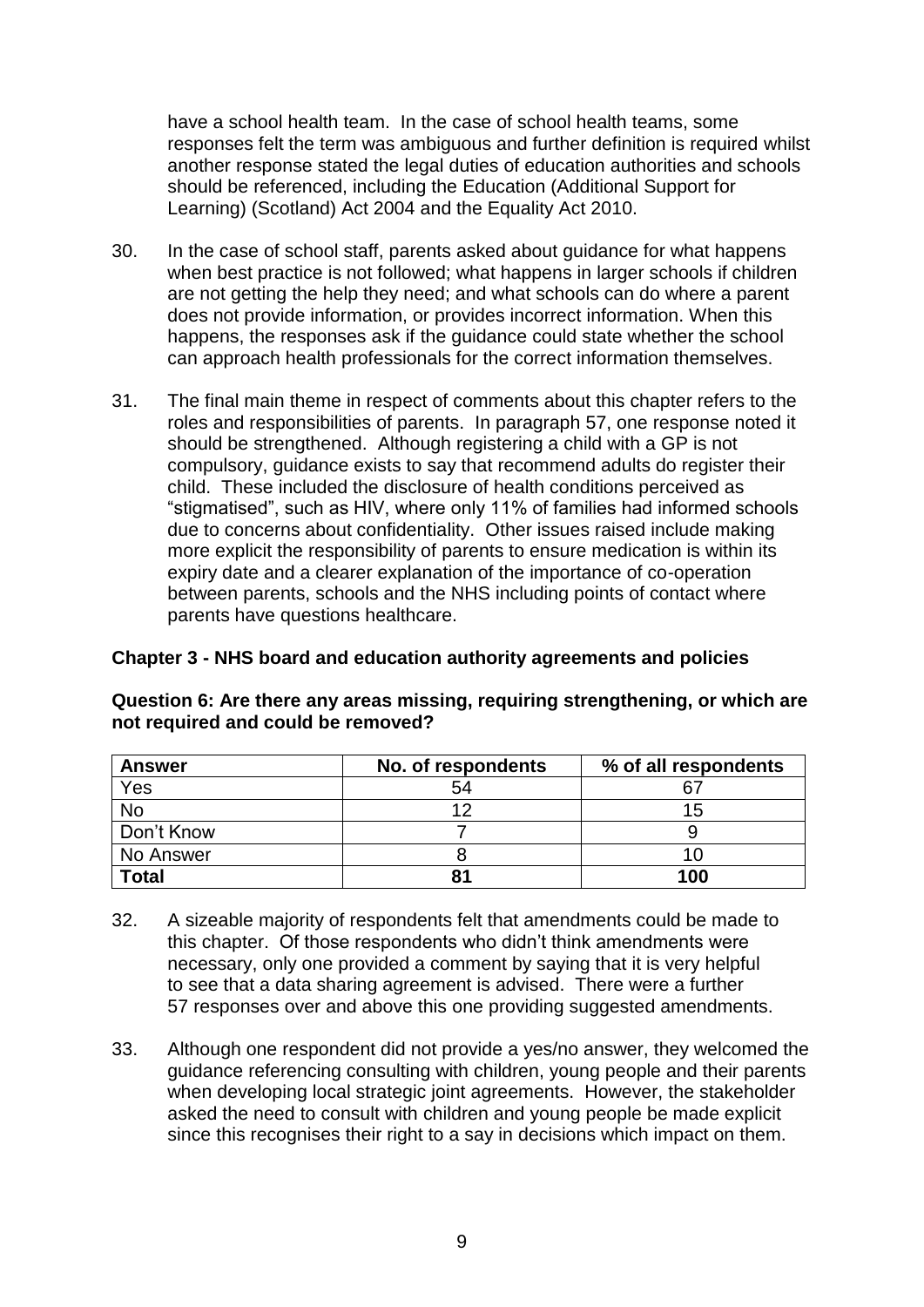- 34. There were identical comments regarding this chapter as there were about chapter 2. These comments focused on what happens when best practice is not followed; the lack of coverage on obesity; what happens when a school or local authority prevents a child from accessing medical or physical help in the school setting; communication with children and young people to ensure their needs are being met; and where there is available points of contact when parents have questions about healthcare.
- 35. In relation to specific paragraphs in this chapter, many comments noted that paragraph 71 appears to be incomplete. Other comments noted the following: the duties in paragraph 65 may not always be responsibility of the child health commissioner; paragraph 66 who the school health team is when nurses are focusing on children with additional support needs; paragraph 69 should include policy on disposing of sharp and/or contaminated equipment and reference to dental services; paragraph 72 "will be" repeated on the first line and it should be changed to say that accredited organisations will provide suitable training and that community paediatricians rarely provide training and whether "private trainers" also referred to third sector groups; paragraph 78 to provide more clarity and detail on routes to resolving disputes, including information on complaints processes.
- 36. There was also reference to consistency of health service provision. North Ayrshire believing that equitable provision should be established across Scotland. Greater Glasgow and Clyde also agreeing although highlighting the challenges they face working across 6 different local authority areas. Other themes noted in responses to this chapter include how frequently joint agreements should be updated and whether there is a duty to publish them. The issue of recognising mental health was raised again in relation to this chapter, including the need for CAMHS to work with colleagues in health, education and social work and giving mental health equal recognition with physical health.
- 37. The final issue to cover in this chapter is that of insurance. Responses that that staff in schools must not undertake tasks which are not covered by their employer's insurance and that the line "as far as possible" should be removed at the start of paragraph 75. In respect of insurance references in paragraph 76, responses suggested strengthening this paragraph to say that NHS Boards must immediately be made aware of cases where there are difficulties in securing insurance to meet the needs of children and young people.

|  |  | <b>Chapter 4 - School Level Arrangements</b> |
|--|--|----------------------------------------------|
|  |  |                                              |

| Question 7: Are there any areas missing, requiring strengthening, or are which |  |
|--------------------------------------------------------------------------------|--|
| are not required and could be removed?                                         |  |

| <b>Answer</b> | No. of respondents | % of all respondents |
|---------------|--------------------|----------------------|
| Yes           | 55                 | 68                   |
| <b>No</b>     | 15                 | 18                   |
| Don't Know    |                    |                      |
| No Answer     |                    |                      |
| <b>Total</b>  | 81                 | 100                  |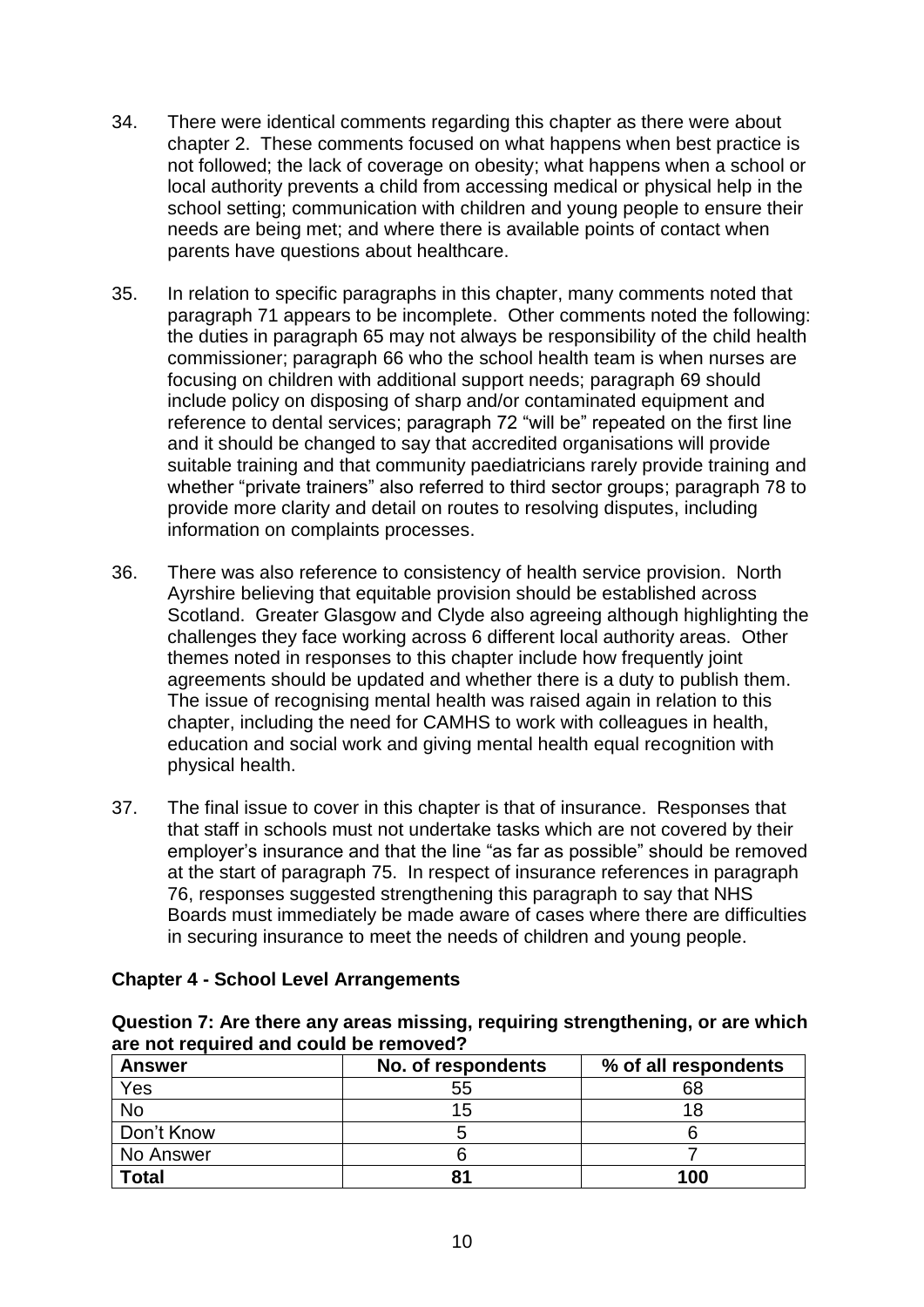- 38. Again, a sizeable majority of respondents felt that amendments could be made to this chapter. Among those who didn't respond 'yes' to this question, their additional comments suggested that, on paragraphs 90 and 91, it should highlight the health sector takes the lead on writing healthcare plans and, as with chapters 2 and 3, more information be provided about what happens if the practices set out in the guidance are not followed. There were 61 responses in total suggesting changes of some form.
- 39. Among the respondents who answered 'yes' to this question, a number of themes from previous questions once again emerged. This included observations on support for children's mental health needs, both generically and for specific conditions such as ADHD; schools involving the parents where their child has profound learning disabilities or complex needs and cannot communicate verbally; and whether different arrangements could apply for independent schools with a nurse on site.
- 40. With this chapter there were also a range of comments in relation to specific paragraphs. These noted the following: Paragraph 79, include other emergency kit e.g. injections for anaphylaxis; paragraph 84, provide example of what is meant by "specialist medical support"; paragraph 90, the assessments referred to are more likely to be carried out by a Paediatric Specialist Nurse; paragraph 97, that health board pharmacists assist education authorities with producing policy and handling and storing medication; paragraph 98, that safe and hygienic places should be provided for self-medicating children; paragraph 100 appropriate storage of Class A or controlled drugs; paragraph 102, what happens when the temperature of the fridge goes outside the recommended range (2-8 degrees) and this should be monitored daily. In the case of paragraph 116, it was suggested more information be provided around intimate care, for example the training and equipment required, who is responsible for funding and providing it and the role of supervisors.
- 41. Further comments were received in relation to staff. In paragraph 80, comments requested adding that staff themselves are satisfied that training provided gives them sufficient knowledge and confidence to undertake the role and reflect that support may be provided by partner organisations; and paragraph 83 information on follow-up action to be taken when a child notifies a staff member about a new healthcare issue. In paragraphs 82 through to 86, specific which staff roles are involved.
- 42. Other points raised include a request for more explanation about the role of integration authorities and an outline about where responsibility for healthcare needs has been delegated by NHS Boards to integration authorities; in the case of confidentiality the guidance should stipulate who has permission to access information in healthcare plans; and in line with Article 12 of UNCRC, that the child or young person should be consulted when drawing up and signing off individual healthcare plans, although the guidance should note extra time being allowed when engaging with children and young people who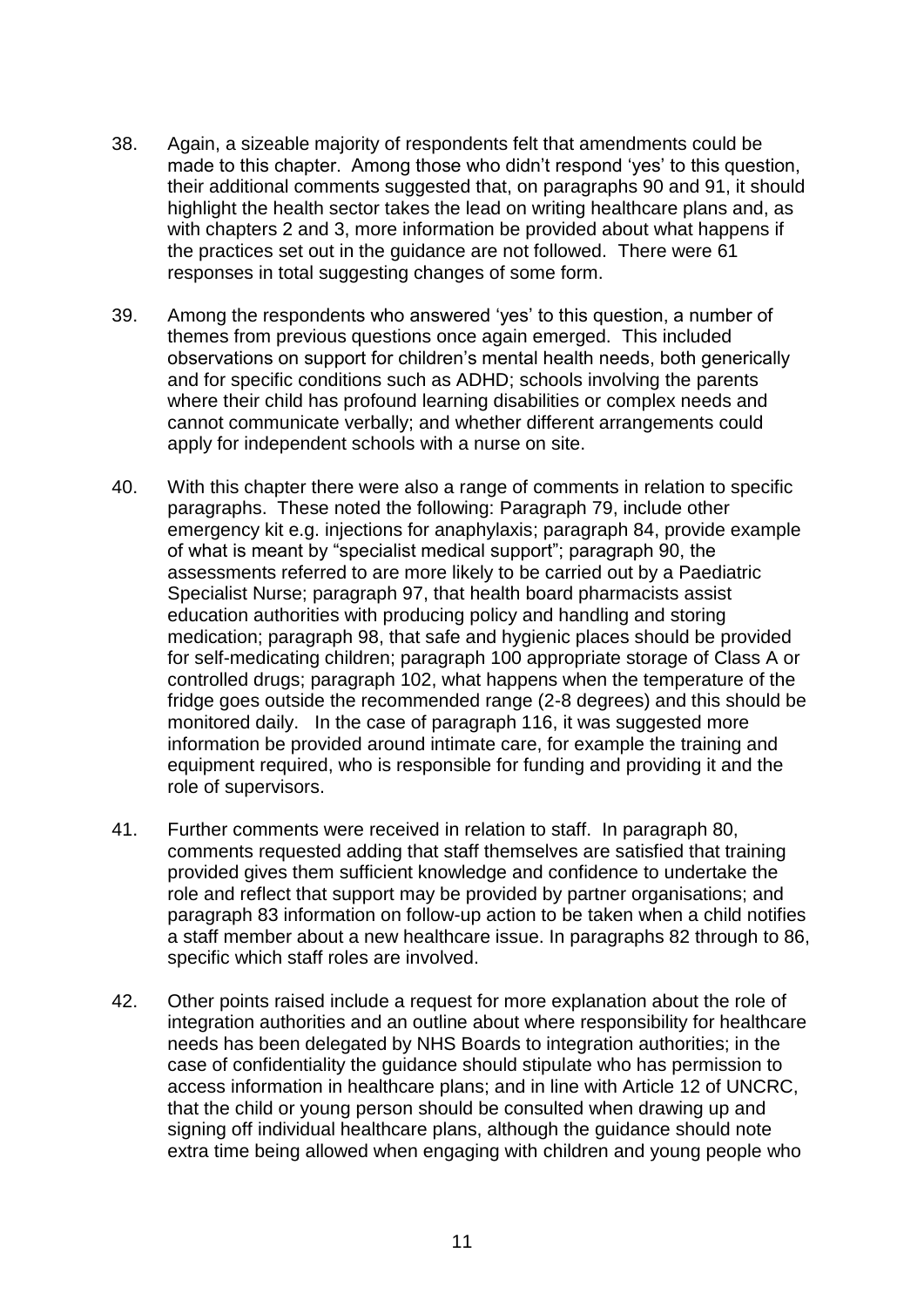have communication support needs; and a request for the guidance to encourage that defibrillators be held in all schools.

#### **Chapter 5 - Circumstances where a school may need to make special arrangements for supporting children and young people with healthcare needs**

**Question 8: Are there any areas missing, requiring strengthening, or which are not required and could be removed?**

| <b>Answer</b> | No. of respondents | % of all respondents |
|---------------|--------------------|----------------------|
| Yes           | 46                 | b                    |
| <b>No</b>     | 23                 | 28                   |
| Don't Know    |                    |                      |
| No Answer     |                    |                      |
| <b>Total</b>  |                    | 100                  |

- 43. A majority of respondents also felt that amendments could be made to this chapter. There were 47 responses which provided additional comments as to what changes could be made. All responses, bar one, came from respondents who had answered 'yes' to this question. This response echoed an issue raised in the preceding chapters about how the practices set out in the guidance will be monitored and what can be done when they are not followed.
- 44. Among the respondents who suggested amendments be made to this chapter respondents asked for information about school trips. This included what happens when schools refuse to take medication on school trips unless it is labelled, highlighting that over-the-counter medications cannot be labelled; risk assessments and planning for occasions where those trips go abroad, including a transport risk assessment; this guidance refers to the 2004 guidance on educational excursions<sup>15</sup> and it should be reviewed to reflect more up to date guidance; and the same standards should be used for storing and administering medicines on school trips as within the school setting.
- 45. Over and above school trips, other responses highlighted exam-time where pupils taking time-limited medicines and that consideration should be given where medication is required outside the exam room. There was also a specific request for this chapter to be expanded slightly to include a paragraph about fundraising or social events within the school, particularly where food is involved, recognising the potential risks for children with severe food allergies.
- 46. A number of respondents also highlighted changes to specific paragraphs. In paragraph 118; refer to Equality Act 2010; paragraph 119, several comments suggested replacing "disabled children" with "children and young people with additional healthcare or support needs" to bring this paragraph into line with the rest of the document; paragraph 122, that risk assessments should be done in collaboration with AHP; paragraph 123, could we add precautionary measures for children with diabetes to take before participating in sport;

<sup>1</sup> <sup>15</sup> <http://www.gov.scot/Publications/2004/12/20444/48943>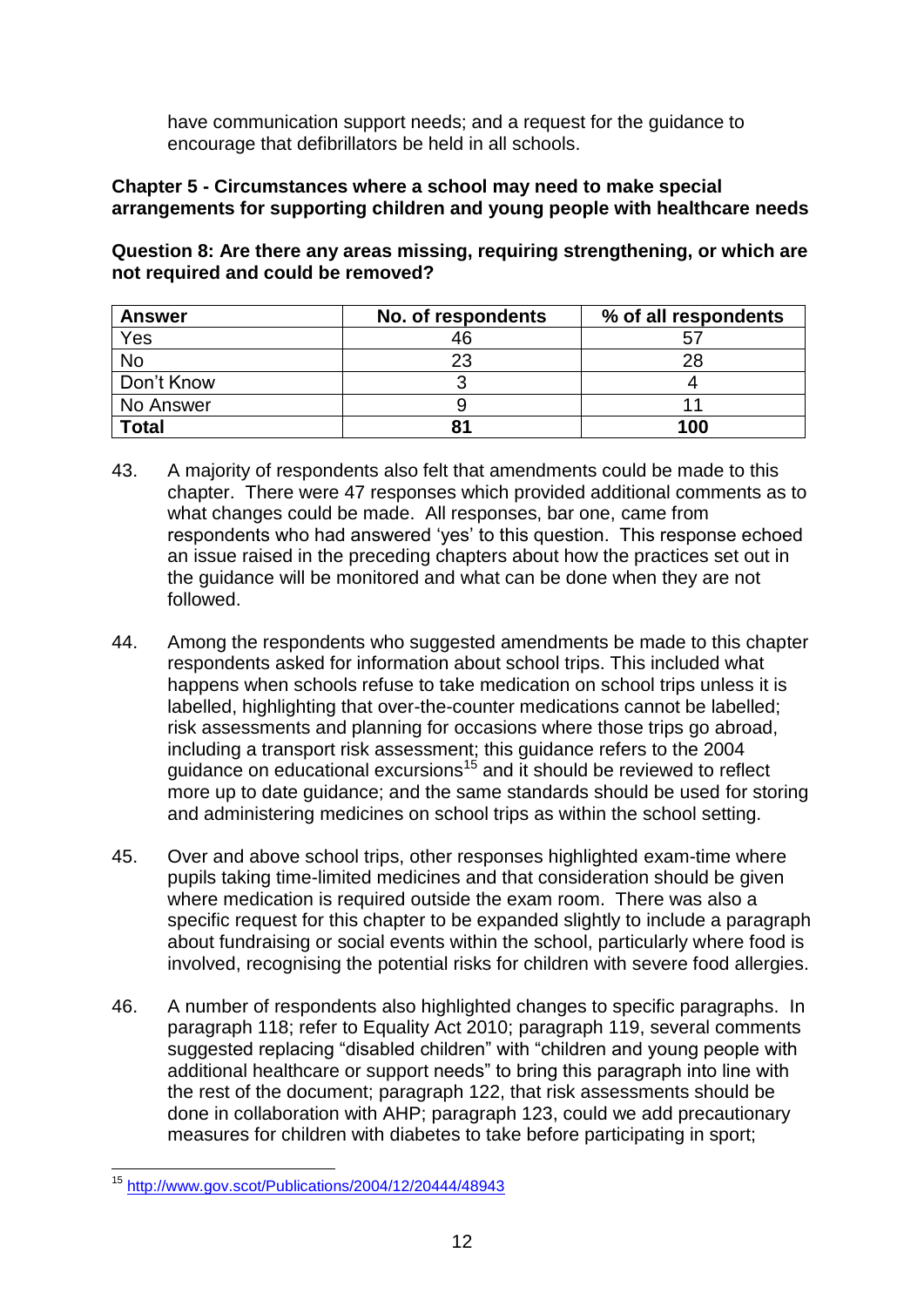paragraph 127, fuller information regarding appropriate training for transport escorts who are required to provide emergency medication. Professional bodies also suggested wording changes to paragraphs 120, 122 and 124.

#### **Annexes A and B - Guidance on the use of emergency salbutamol inhalers and other condition specific information**

**Question 9: Are there any areas missing, requiring strengthening, or which are not required and could be removed?**

| <b>Answer</b>    | No. of respondents | % of all respondents |
|------------------|--------------------|----------------------|
| $\frac{Yes}{No}$ | 39                 | 48                   |
|                  | 24                 | 29                   |
| Don't Know       |                    |                      |
| No Answer        | 10                 | 15                   |
| <b>Total</b>     | 81                 | 100                  |

- 47. Whilst many respondents still felt that changes could be made to these annexes, views were more mixed than for preceding chapters. There were 44 responses suggesting revisions be made to Annexes A and B.
- 48. Mental health has been a recurring theme throughout previous responses and responses to this question asked we include links to the 'see me', 'respectme' and the Scottish Association for Mental Health. In the case of the provision of medical equipment, responses highlighted the provision of salbutamol inhalers should be resourced by local authorities and is not for individual schools to act on; that inhalers should not be used by more than one child due to infection risks; the guidance be extended to include emergency adrenaline auto-injectors; spacers are single patient use items and guidance should specify whether they are cleaned or replaced - suggestion is they are never reused.
- 49. In relation to the specific Annexes, in the case of Annex A comments included it being overly detailed in relation to content; making it clear the provision of inhalers is not a matter for individual schools; in section 11 make clear who is responsible for updating consent forms; in section 14 suggests contacting parents directly whereas rest of guidance says to contact named person or member of management team; and in section 22 address concerns about disposing of medical waste appropriately.
- 50. There was also the suggestion of further expanding Annex B with input from relevant healthcare professionals, although some respondents suggesting this were also willing to contribute to the work if it was decided to do so. Other comments on Annex B included providing information in dealing with other conditions; provide information and web link to 'Young Epilepsy' which has a range of free resources for schools; highlight that staff be given allergen avoidance advice and training on emergency medicines for allergic reactions; and whether this annex could also include guidance on diabetes and anaphylaxis (auto-injector pens) in addition to asthma and epilepsy.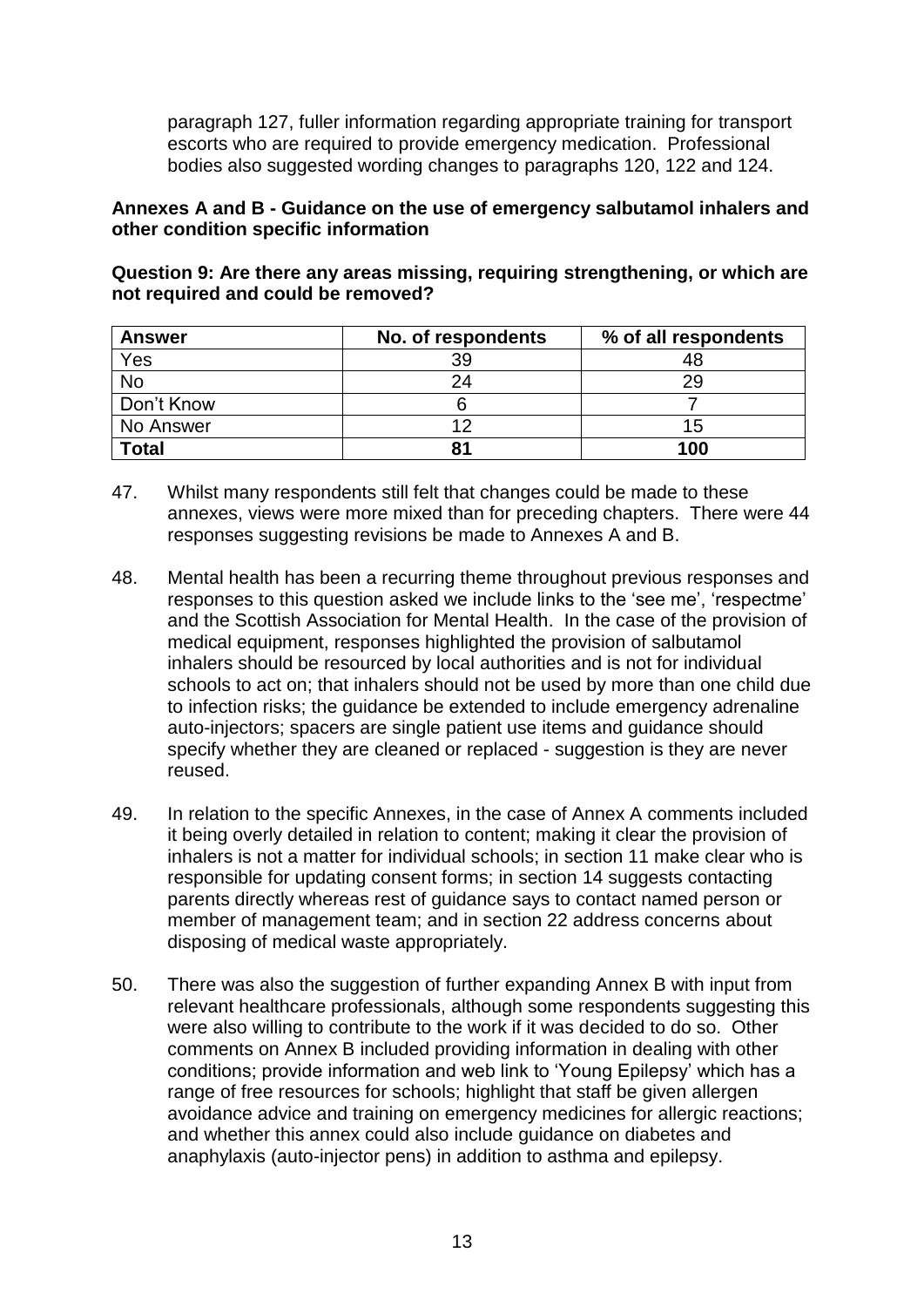#### **Annexes C and D - Other relevant legislation, useful guidance and useful organisations**

| <b>Answer</b> | No. of respondents | % of all respondents |
|---------------|--------------------|----------------------|
| Yes           | 33                 | 4                    |
| <b>No</b>     |                    | 38                   |
| Don't Know    |                    |                      |
| No Answer     | ィつ                 | 15                   |
| <b>Total</b>  | 81                 | 100                  |

#### **Question 10: Do these annexes provide appropriate supplementary detail?**

- 51. Responses to this question were mixed, with an almost equal number of respondents agreeing these annexes provided appropriate supplementary data compared with the number of respondents who disagreed.
- 52. Responses in relation to Annex C specifically included incorporating this annex into Chapter 1 - The Legislative and Policy Context; that paragraph 1 in this annex hints that a school could justify failing to make 'reasonable adjustments' when the Equality Act 2010 actually says the test is whether it is reasonable to make adjustments, so reword to this effect; inclusion of Type 1 diabetes and allergies.
- 53. Annex D provides links to useful guidance and organisations. Responses suggested adding the following to this annex: Allergy UK; Centre of Excellence for Looked After Children; Children with Exceptional Needs Network; Royal College of Nursing Scotland; Scottish Congenital Cardiac Services; and Together for Short Lives. In the case of guidance sources, the following were recommended: Making Connections - Supporting children and young people with Type 1 Diabetes in Education; SIGN Guidance 138 (2014) on dental health; Strategic Framework for Action for Palliative and End of Life Care and the Royal College for Paediatrics and Child Health would like to see reference to the use of health passports.

#### **Paracetamol (and the use of other non-prescription medicines in schools)**

#### **Question 11: This is a particularly difficult balance to strike, is the guidance on this issue appropriate?**

| <b>Answer</b> | No. of respondents | % of all respondents |
|---------------|--------------------|----------------------|
| Yes           | つ                  | 40                   |
| <b>No</b>     | 19                 | 23                   |
| Don't Know    | 13                 | 16                   |
| No Answer     |                    | っ                    |
| <b>Total</b>  | 81                 | 100                  |

54. There was a mixed response rate to this question, whilst many respondents did feel the guidance was appropriate although it fell slightly short of a majority. There were 26 responses regarding information which could be added, amended or removed.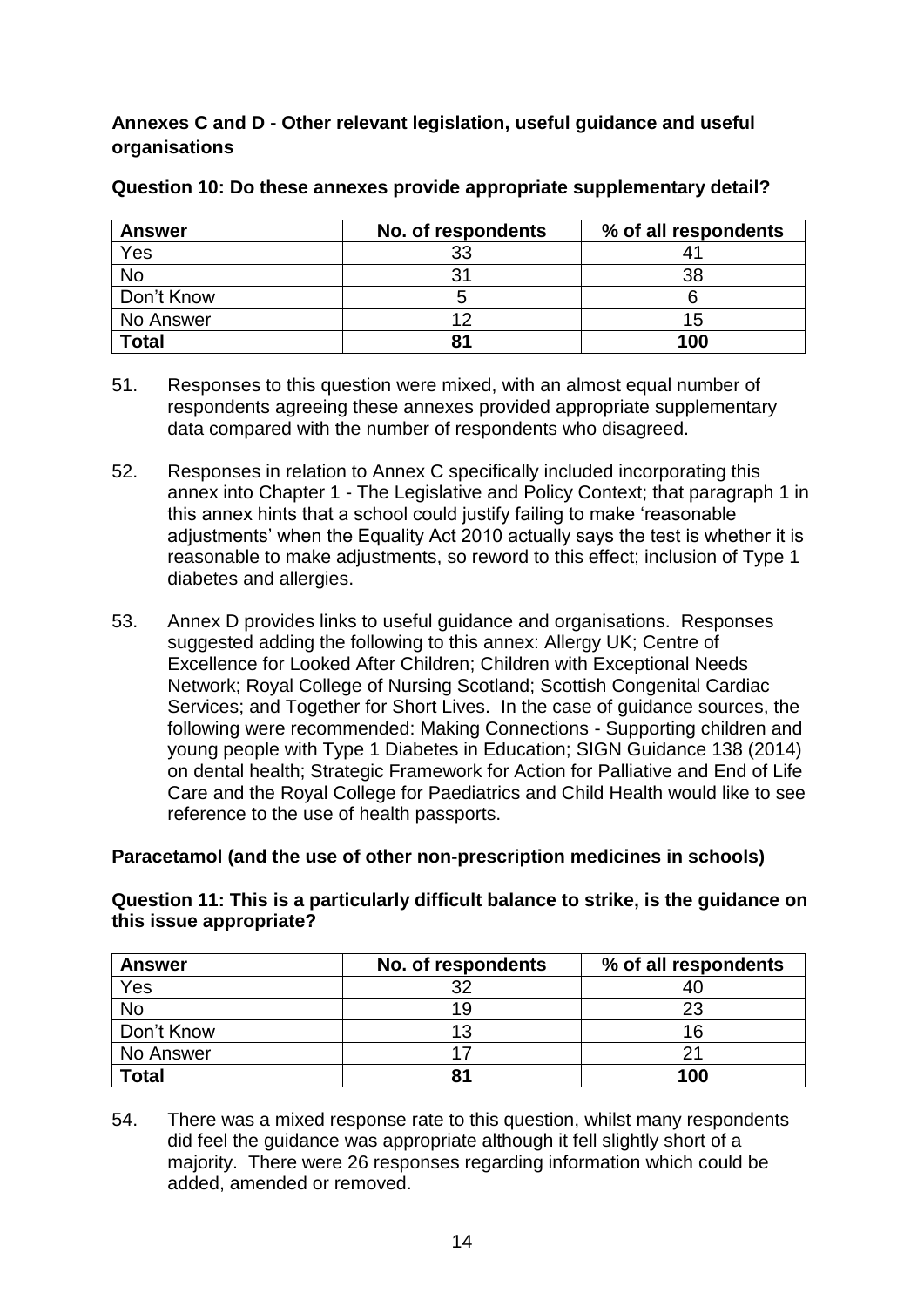- 55. Comments concerning paracetamol itself noted that the provision of medicines for headaches would be fine, although it could raise question as to where the boundaries lie in respect of schools administering medicines; the guidance could allow more flexibility for schools to consider limited use of pain relief medication in cases where pupils have not brought their own; clarify that a single day's dosage should be limited to be enough to manage pain, with emergency protocols in place for schools to deal with suspected overdoses whilst highlighting the danger of misusing medicine.
- 56. In the case of other medicines, suggestions included keeping Piriton on-site for emergency treatment of allergies; the guidance should recommend medication queries on prescribed or bought medicines be directed to a pharmacist; and, in the case of medicines in blister packs, keeping the medication in its original pack is vital because cutting blister packs might remove details about the type of medication or its expiry date.
- 57. The final point in relation to this question covered parental consent. Comments included school handbooks set out expectations of parental responsibility when young people carry their own medicine to school, including parents providing information of dosage given before school so as to prevent overdosing during the school day; independent school representatives say they already have written parental consent to administer non-prescription medicines; and that paracetamol can be administered following a fall where the school has contacted the parent for permission.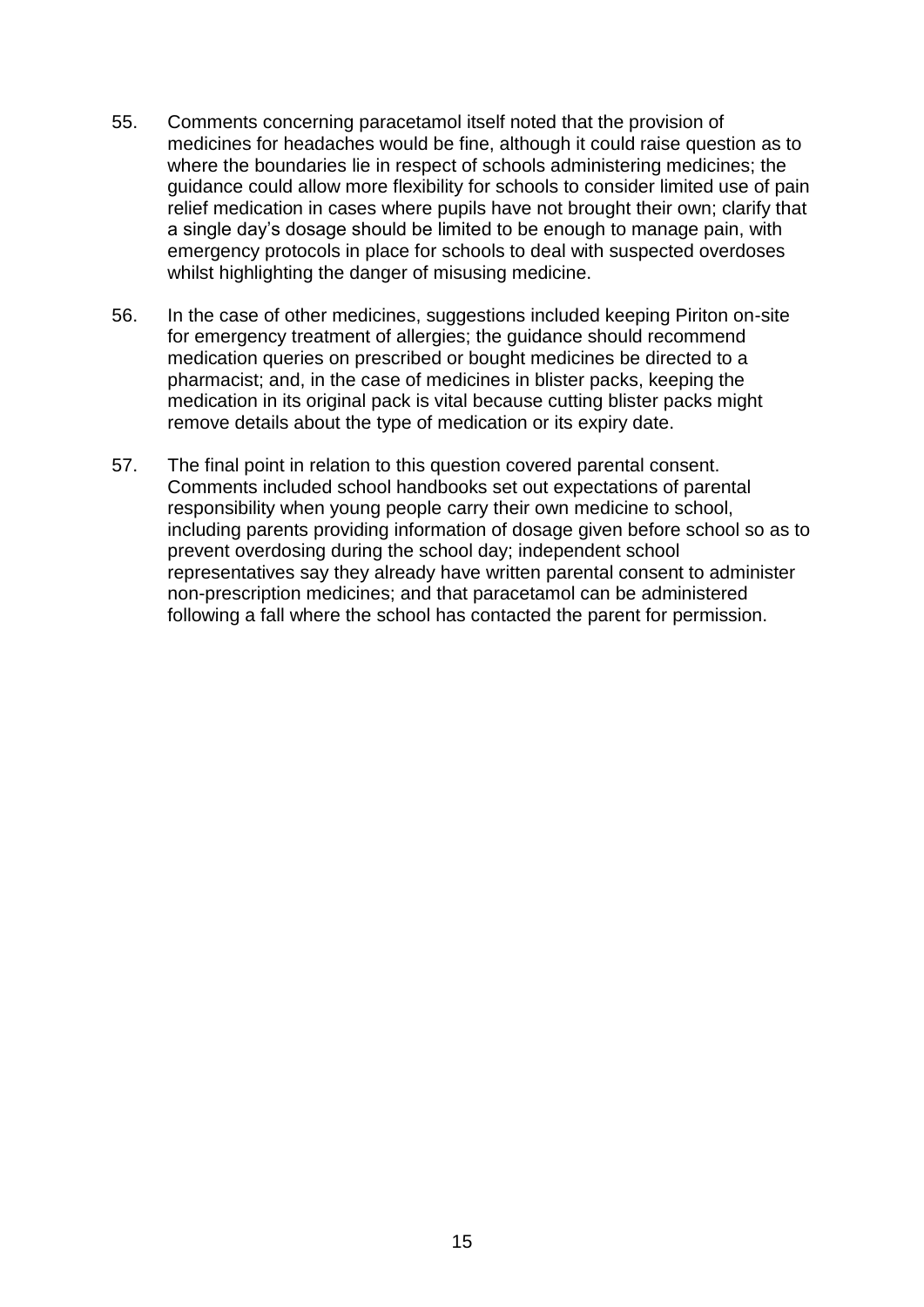#### **General views on the guidance**

#### **Question 12: Does the structure help the reader to follow/use the guidance effectively?**

| <b>Answer</b> | No. of respondents | % of all respondents |
|---------------|--------------------|----------------------|
| Yes           | 45                 | 56                   |
| No            | 18                 | າາ                   |
| Don't Know    |                    |                      |
| No Answer     | 13                 | 16                   |
| <b>Total</b>  | 81                 | 100                  |

- 58. A majority of respondents felt the structure of the guidance did help the reader to follow or use it effectively. There were 21 responses providing further comment to this question.
- 59. Comments suggesting to further improve the guidance included strengthening it by providing examples of best practice in relation to how schools and/or local authorities local policies meet statutory responsibilities; more frequent references throughout the guidance to the Equality Act and the duty to involve young people about the decisions that affect them; and the guidance giving other common health conditions among children and young people the same level of recognition as asthma.
- 60. There were a number of more general comments about the guidance, including that it is too lengthy making it difficult to find guidance on specific issues. There was also references to duplication stating that the distinctions between chapters 4 and 5 was unclear and the length of it meant there was a risk of duplication throughout, suggestions included more use of bullet points rather than prose or the inclusion of an FAQ section; and the guidance should set out the roles and duties involved in dealing with various types of health conditions i.e. temporary conditions, long-term conditions and disabilities. More specifically it was felt that, in paragraph 79, the responsibilities in relation to the role of schools should be clarified.

#### **Question 13: Is there anything in the body of the document that you would like moved to an annex or anything in an annex moved to the body of the document?**

| <b>Answer</b> | No. of respondents | % of all respondents |
|---------------|--------------------|----------------------|
| Yes           | 1 ?                | 16                   |
| No            | 45                 | 56                   |
| Don't Know    |                    |                      |
| No Answer     |                    |                      |
| <b>Total</b>  |                    | 100                  |

61. Some respondents suggested that parts of the document should be moved, although the majority made no suggested changes in reply to this question. In total, 13 respondents suggested changes in response to this question.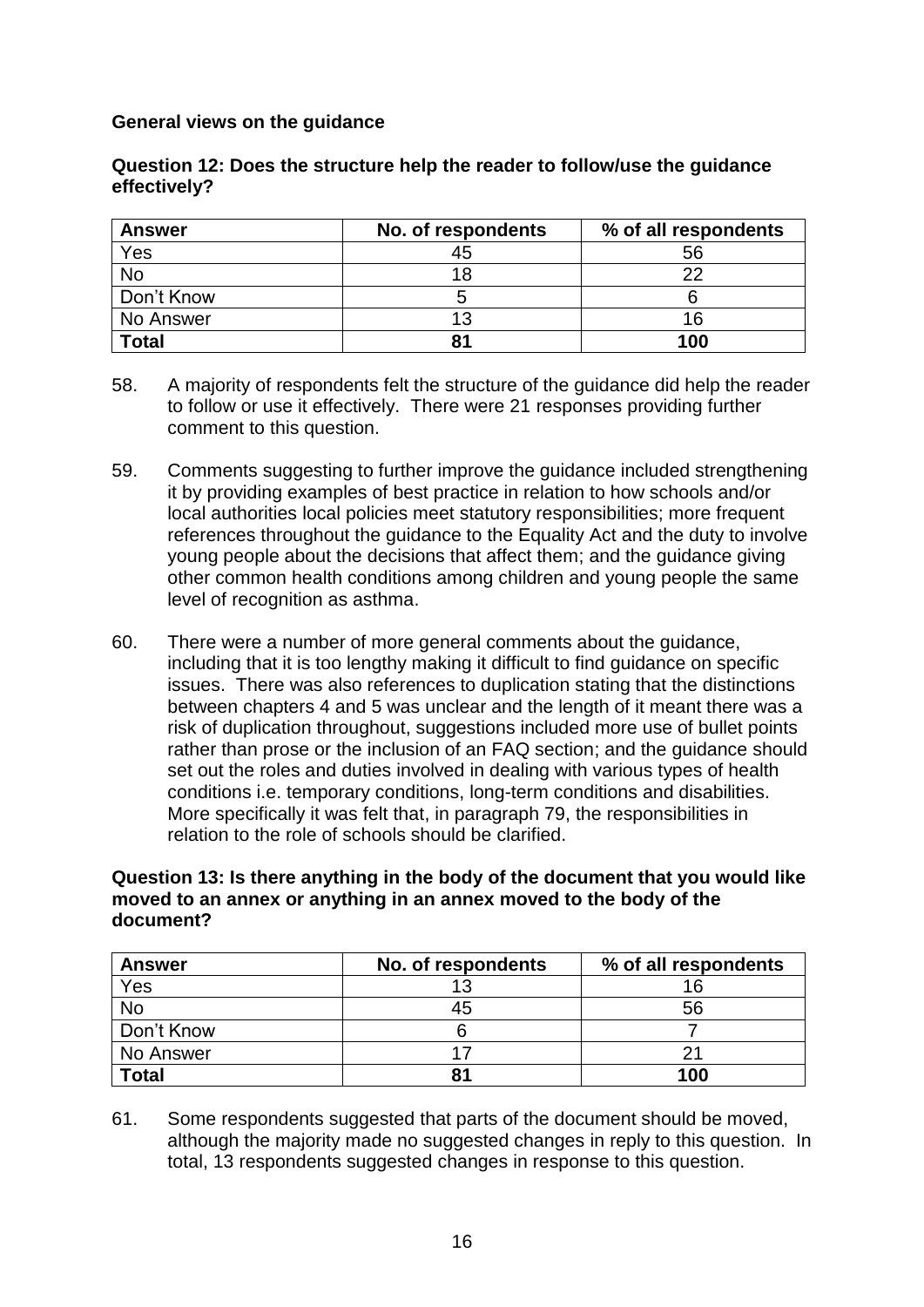- 62. There were differing comments about Chapter 1, which included making this chapter an annex whilst other responses suggested incorporating Annex C into Chapter 1. There were also suggestions of creating an appendix, where the links in Annex D could be placed along with a glossary of terms used in the guidance. Comments about Annex A were (a) that it is overly detailed; and (b) that it should be moved into the main document.
- 63. The only specific reference in this question came in respect of paragraph 72. There are two health conditions listed where staff have to meet certain evidence-based training standards (epilepsy seizures or diabetic hypoglycaemia episodes). One of the professional bodies replied that there are more conditions than those where competency standards are required and a full list should either be provided in an appendix, or the conditions referred to in paragraph 72 removed.

| <b>Answer</b> | No. of respondents | % of all respondents |
|---------------|--------------------|----------------------|
| Yes           | 62                 |                      |
| No            |                    |                      |
| Don't Know    |                    |                      |
| No Answer     | ィつ                 | 15                   |
| <b>Total</b>  | 81                 | 100                  |

#### **Question 14: Is the guidance helpful?**

- 64. The majority of respondents agreed the guidance was helpful. There were 19 responses providing feedback, although some of them simply were to acknowledge and thank for the work done in producing it.
- 65. There were some suggestions made by those who explicitly provided positive feedback, including it was quite technical and an easier to understand version was available for parents and/or non-professionals; that it could be shortened; that, in order to reach its full potential, it is promoted among relevant stakeholders including families, policy-makers and staff in schools and local authorities and that its publication will result in a consistent approach towards managing healthcare needs in schools across Scotland.
- 66. Other comments all referred back to issues raised in response to previous chapters and these will be considered, or requested more clarity across the guidance document.

#### **Question 15: Are there any other comments you would wish to make about the draft guidance in supporting the health care needs of children and young people in schools?**

67. This was an open-ended question to which there were 54 responses. Many of these responses covered issues in response to questions on previous chapters, such as mental health needs; the inclusion of palliative care; frequent use of the word "should"; consideration of children with complex care needs; the role of 'named person' and of professional staff in schools and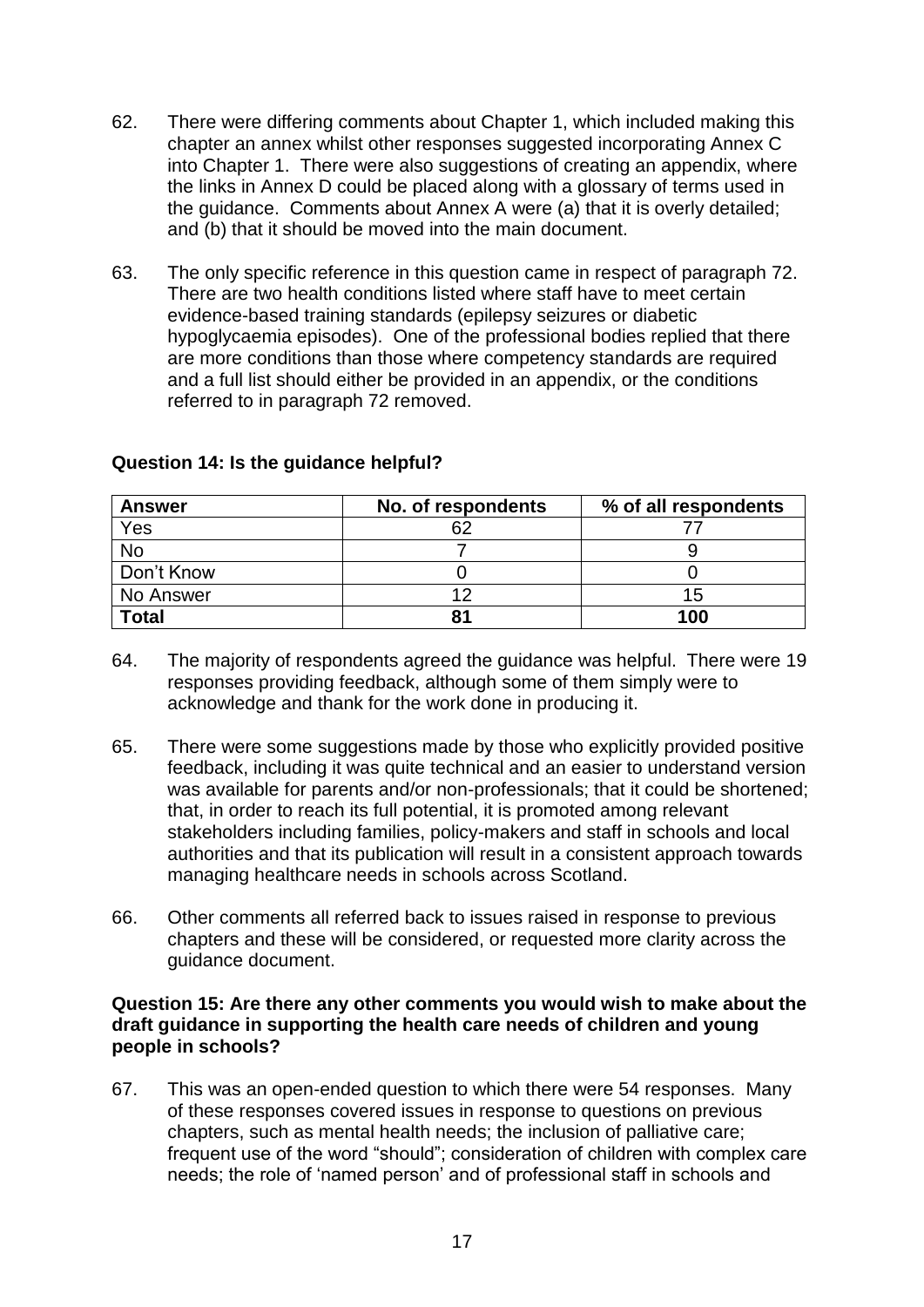health; and consideration of the needs of children with long-term conditions which have not been covered as widely as asthma. There were also a number of comments welcoming the introduction of this guidance.

68. Points raised for the first time include asking whether there are different regulations and practices between mainstream schools and special schools; and public health issues, such as what would happen where a pupil requested help to stop smoking.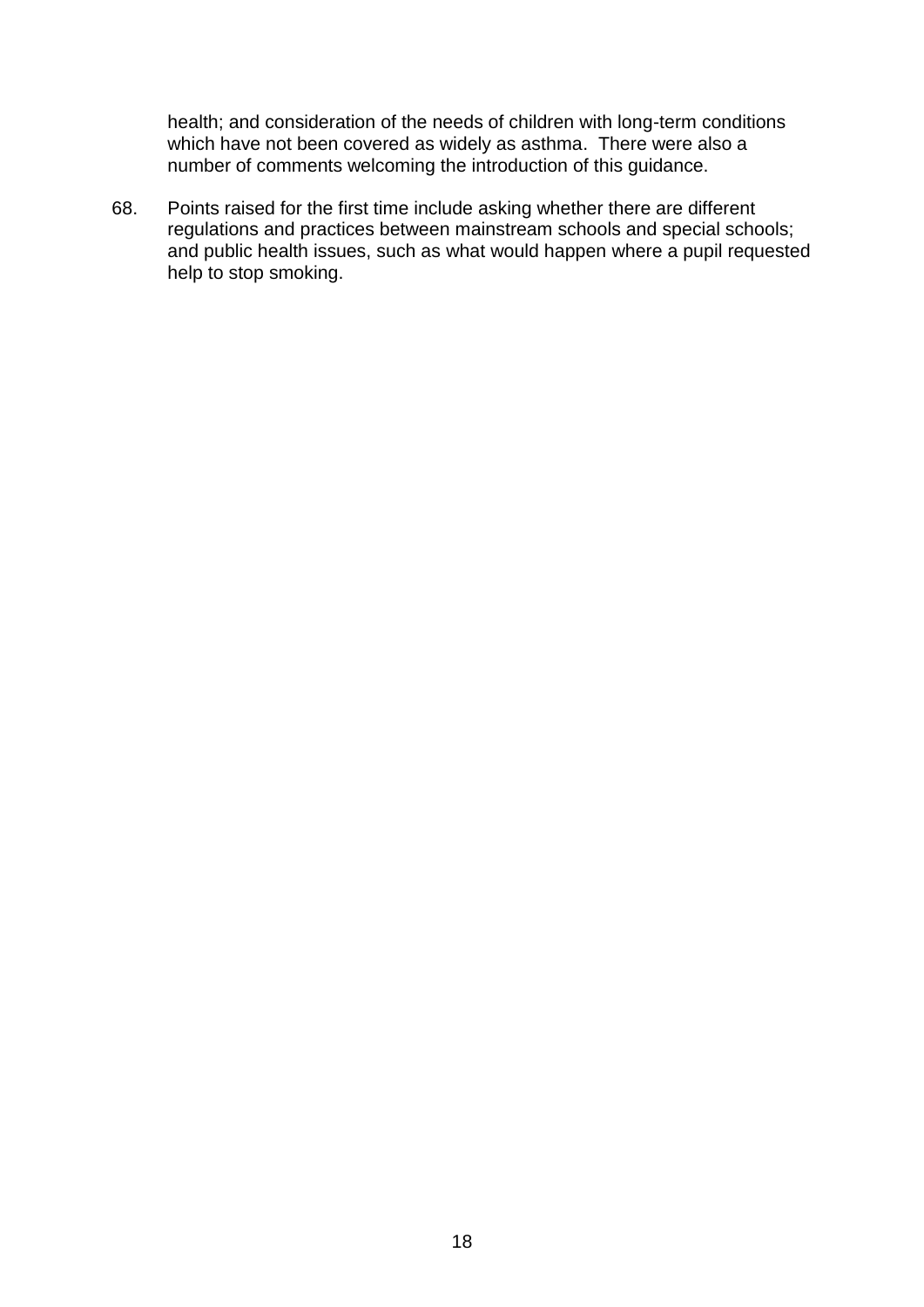#### **Survey Satisfaction**

| <b>Answer</b>                      | No. of respondents | % of all respondents |
|------------------------------------|--------------------|----------------------|
| <b>Very Satisfied</b>              | 16                 |                      |
| <b>Slightly Satisfied</b>          | 22                 |                      |
| Neither Satisfied nor Dissatisfied |                    |                      |
| <b>Slightly Dissatisfied</b>       |                    |                      |
| <b>Very Dissatisfied</b>           |                    |                      |
| No Answer                          | 26                 |                      |
| Total                              | 81                 | 100                  |

#### **Question: How satisfied were you with this consultation?**

- 69. Of those who did respond to this question, the majority were satisfied with the consultation. In response to their experience of this consultation, some responses welcomed the opportunity to provide feedback and felt that it was easy to navigate and the questions allowed flexibility. The absence of an 'in part' answer was also welcomed.
- 70. Points of dissatisfaction included not being able to access the document whilst completing the survey, a preference to have seen more open-ended questions in the consultation; and difficulty with using the boxes, for example having to resize text in order for it to fit. There were 14 responses providing feedback in relation to this question.

#### **Question: How would you rate your satisfaction with using this platform (Citizen Space) to respond to this consultation?**

| <b>Answer</b>                      | No. of respondents | % of all respondents |
|------------------------------------|--------------------|----------------------|
| <b>Very Satisfied</b>              | 26                 |                      |
| <b>Slightly Satisfied</b>          | 21                 | 26                   |
| Neither Satisfied nor Dissatisfied |                    |                      |
| <b>Slightly Dissatisfied</b>       |                    |                      |
| <b>Very Dissatisfied</b>           |                    |                      |
| No Answer                          | 26                 | 32                   |
| <b>Total</b>                       | 81                 | 100                  |

71. Of those who did respond to this question, the majority were satisfied with using Citizen Space to respond to this consultation. Those respondents who provided feedback to this question commented on the ease of use and welcomed the ability to save their progress and return to the consultation later. Features that respondents would like to have seen were a printable PDF being available prior to their submission; a downloadable list of questions in Word format to allow organisations to develop and share their responses internally for comment before submitting. There was one comment which stated that the question numbers on the platform did not bear resemblance to those on the downloaded form, on which the respondent had used to prepare their draft response.